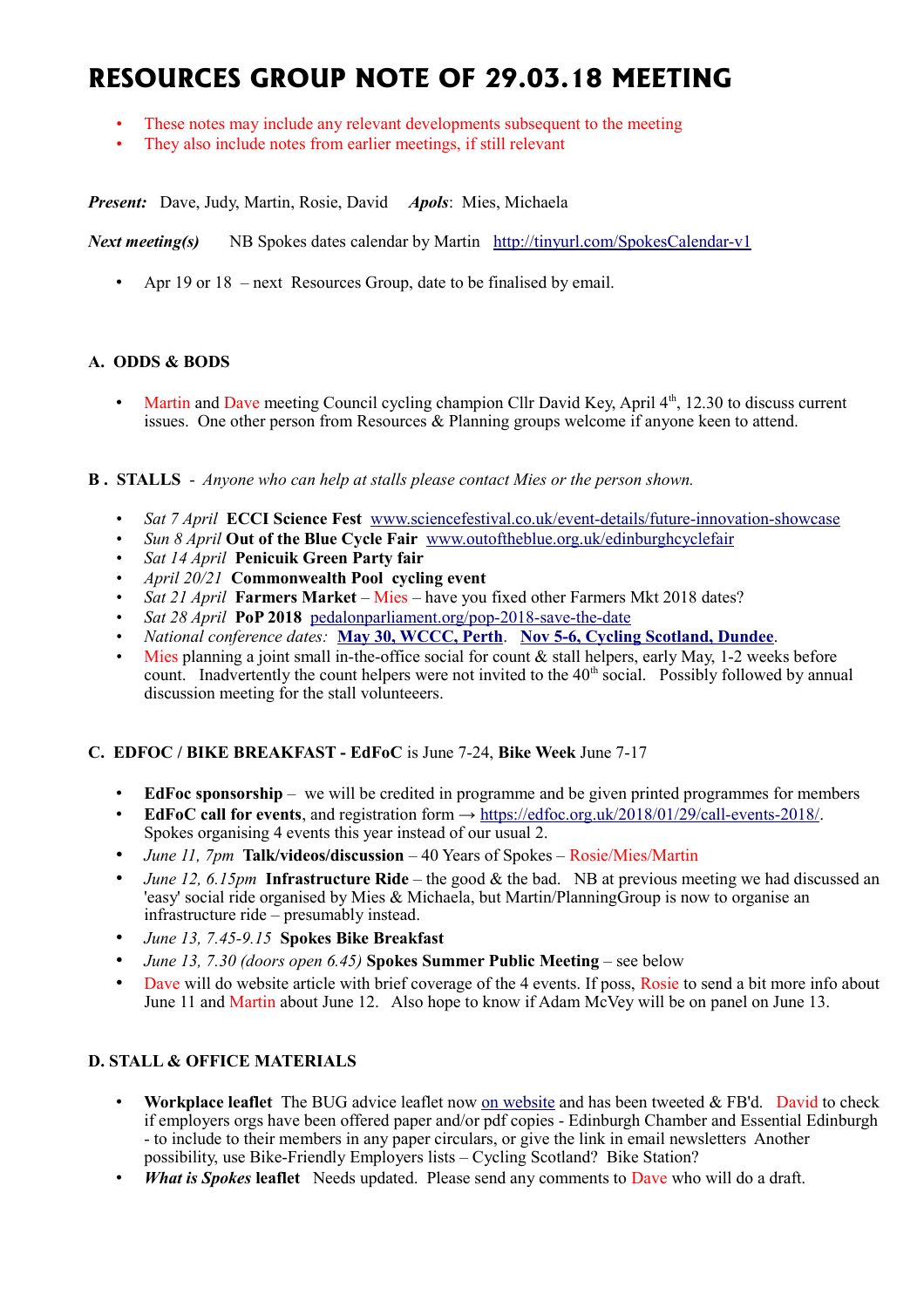## **E. SPOKES PUBLIC MEETINGS** [twitter hashtag #SpokesMtg]

- **Spring meeting** *Cycling and the Tram Extension*
	- Successful meeting, nearly 100 in total, report [on website.](http://www.spokes.org.uk/2018/03/west-east-cycleroute-to-end-at-pilrig-instead-of-leith-spokesmtg/)
- **Summer meeting – [City Centre Transformation](http://www.spokes.org.uk/2017/11/transforming-picardy-leith-st-and-the-city-centre/)** Weds 13 June, Augustine United Martin organising.
	- Daisy Narayanan Edinburgh City Council, Transformation, Lead Officer
	- Prof David Begg Glasgow Connectivity Commission, Leader
	- *Invited* Cllr Adam McVey, to respond to the above and be on the panel
	- QA chairing Kirsty Lewin
- **Possible Autumn topic** '**Widening Cycling**'? i.e. **cycling for all ages, abilities and backgrounds***.*
	- e.g.speakers from some of... Ageing Well, a school (a  $6<sup>th</sup>$  year?), ABC (all-abilities), Bike for Refugees, Toddlers (Bike Stn project?), Woodland Women (??- Mies knows). Would also be useful to have a relevant senior councillor who might take follow-up action or spread info in the Council.
	- Hopefully we would also have a **Bulletin centre page supplement** on this subject Martin discussing with [ELREC,](http://www.elrec.org.uk/) Edinburgh & Lothians Regional Equality Council. Also will need to decide who funds the supplement - ELREC or ourselves – if not ELREC we could possibly use the Thins' grant.

## **F. SPOKES MAPS** [apols – various Dave actions here postponed due to campaigning priorities]

- **Map edition dates** There is a wish to have this on the website. Dave to do.
- **Edinburgh** (2016) Future big problems about what base map to use. Joe said Ed Uni social history map (MESH) may be an option – Joe has contacted David Langworth of maps group. Also, former spokes member Nick McWilliam, OpenStreets specialist, keen to discuss if that can be used as base.
- **East Lothian** (2017) on Polyart paper, cover price 6.95.
- **West Lothian** (2012) Surveying now being organised by Eric Ingram & Anne Douglas; Tim doing the technical side (possibly also help from David G)
- **Midlothian** (2015) Stock and age both ok.
- **Glasgow 3rd edition** (2016) developed by Spokes & Go-Bike, 12500 copies paid for by council, free (on ordinary paper) from Glasgow Council. We have a few. A paid-for printed polyart & electronic version is possible but would need an organiser/producer/promoter - no cartography skills needed, some pay possible.
- **Shops sales initiative** Paul had suggested we write to all bike shops with free sample map and order form. Maps group agreed. Dave to liaise with Peter (after mailout) to arrange letter and which shops.
- **Surplus maps 1. Edin**: Mies organised distribution to schools etc, still 100 or so left. **2. E.Lothian** ~100 spares of old edition. Dave to tweet to schools as in Midlothian; Judy will be distribution contact for both maps. Would be useful to keep a note of what they will be used for.
- **Maps history**. Now have archive copies at least one of all Edinburgh and Lothians maps. Martin scanned all covers. Ian and Tim producing documents on map history, Dave to add pictures then go to website.

# **G. COMPETITIONS**

- **2017 'Low Cost Improvement'** Replies so far from all Councils except Edinburgh (with some take-up of ideas) but Chas Booth motion instructs Edinburgh Council to consider list, and they have most entries.
- **2018 'My Cycling Transformation'**  *What made the biggest positive difference to your cycling life in the last few years?* Would cover any kind of change, infrastructure, equipment, advice, example, etc.
	- Prizes to be sought, as below. *Very important...*
		- We need confirmation of the prize in writing or by email
		- The comp will not be judged until late Sept, so the prize must be valid at least until end 2018.
	- Dave ScotRail; EdFoC (urban arrow day hire); Laidback (recumbent tour)
	- Judy Sustrans maps; one or two cafes probably not Craigie's as was a bit complex
	- Mies Bike Coop; Camera Obscura; Kalpna [Mies not at meeting, so this is provisional]
	- Rosie BikeTrax; Filmhouse
	- David Harts Cyclery [possibly electric bike hire]; Grease Monkey.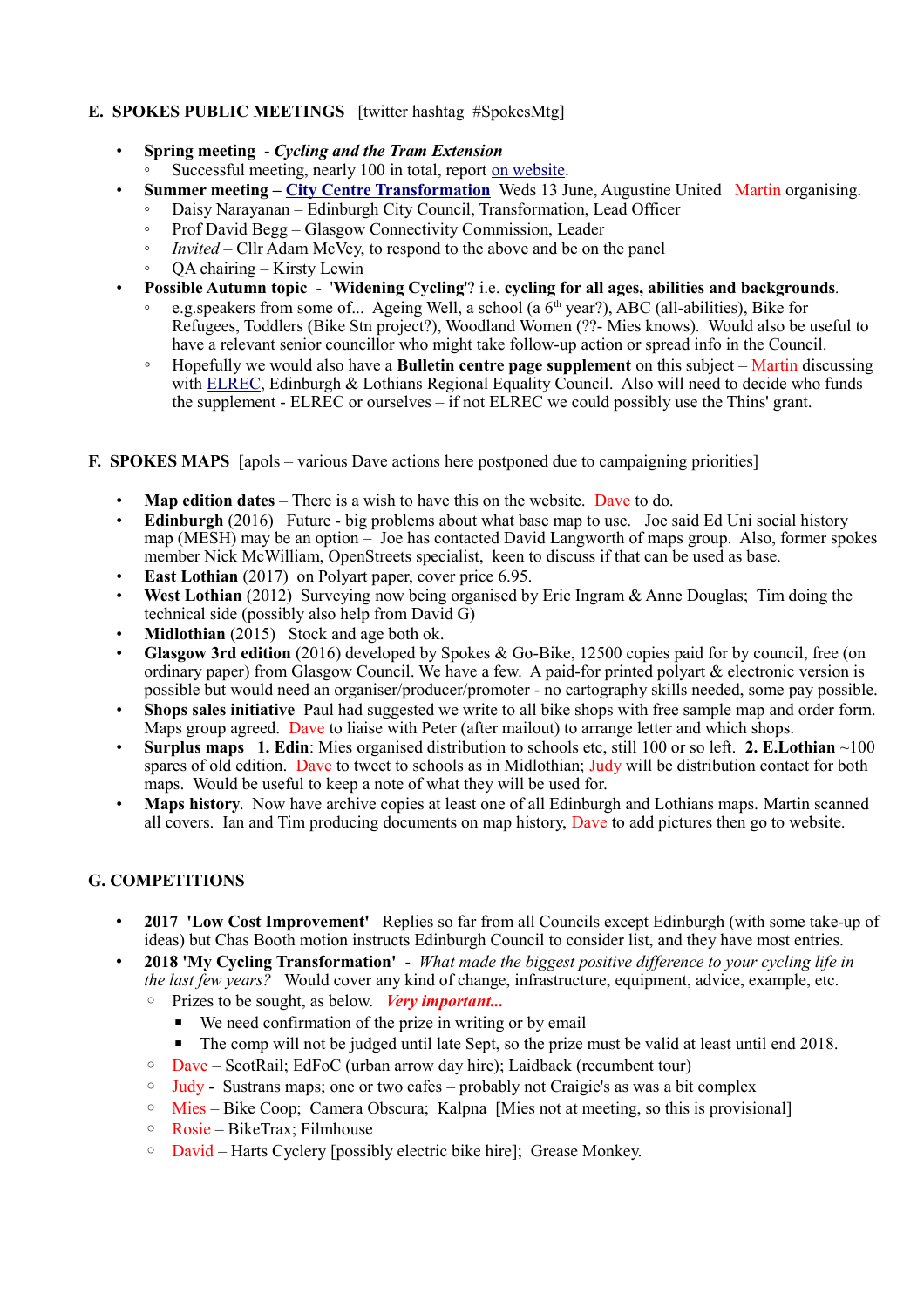## **H. TRAFFIC COUNTS**

- Next count 8 May 2018.
- Discussed a one-off Princes St/ George St count, to help in our comments on CCWEL and City Transformation. Dave to ask Barbara if interested in being involved re organising volunteers and working on the details with Pl Gp, c/o Martin.

## **J. SHOPS / SUPERMARKETS 3-STAGE PROJECT**

- **Project documents** all at spokes.org.uk: documents : spokes projects : supermarkets or click here [www.spokes.org.uk/documents/papers-documents/supermarkets-project.](http://www.spokes.org.uk/documents/papers-documents/supermarkets-project) Email address [shopsproject@spokes.org.uk](mailto:shopsproject@spokes.org.uk) goes to Michaela and Dave.
- **Leaflet** (A4 folded to A5) aimed to persuade shop managers *why* and *how* to provide good bike parking and access. Went to all members in mailout, so those interested could use it to speak to their local shops/ supermarket, on their own initiative.
- **Feedback so far.** Unfortunately very little feedback so far just on Lidl Craigmillar and Prestonpans. Have contacted Lidl Scotland HQ, but only received an initial reply.
- **Getting more feedback** Reminder in new Spokesworker, just sent to all members. Can also consider promoting via twitter & facebook.
- **Future intentions if get more feedback...**
	- Michaela will receive the emails and (a) *coordinate/report on any feedback* may be useful for publicity and/or to use towards stage 3, if that goes ahead (b) *Support individuals* who are lobbying their own supermarket and would like to be accompanied on a second visit to an interested manager.
	- **Seek action at wider level**. e.g. *contact local regional managers* of supermarket chains aim to find at least one to undertake an exemplary project covering all their stores.
	- Or could be more ambitious if there seems scope e.g. apply for funding, as an innovative project, as we did with the tenements project – e.g. SEStran or Cycling Scotland or SCSP cash (via Ed Council). This could cover time for the coordinator, visits to store area managers, design & production of a more detailed brochure, possibly taking on consultants to do a more thorough survey/analysis of opportunities. Katherine has sent info on our previous grant-funded projects.

## **K. 40TH ANNIVERSARY – 2017** Twitter hashtag #Spokes40 Materials online [here.](http://www.spokes.org.uk/documents/odds-and-ends-may-be-exciting/spokes-history/)

- **Exhibition** Mies organising. Has been in Bike Coop, Bike Stn, Western General Hosp, Portobello Library, Out of the Blue, EdUni Chaplaincy Centre, Central Library, Comm Pool. The events are linked from the events column on website, and are being tweeted & FB'd, with photos.
- **Council reception photo** Bryce has printed the 'school photo' of all those present, using long-life ink and paper, which we hope to frame and hang on office wall.
	- **Including list of names in the picture**. Dave circulated B/W photo and has now identified all but 2 people. Dave to send photo  $\&$  list to Mies to check against list of those who said would attend.
	- Bryce advises best approach is to ask framer to cut 3 spaces in the frame backing one each for a title, the picture and the list of names. Dave has sent Judy the framers recommended by Leo for good job at reasonable cost. Possibly alternative is to list names in a separate frame.

## **L. MOTORIST AWARENESS CAMPAIGNS**

- **Bike Alert Video & leaflet** at [www.spokes.org.uk/videos.](http://www.spokes.org.uk/videos) Leaflet taken to driving schools etc, and supplied 15,000 to PC Dominic Doyle for the #OpClosePass Scotland rollout. Twitter suggests that #OpClosePass is running (in 'splurges') in quite a few areas of Scotland.
- **Young Driver events**. Martin has a good pool of helpers now for future events, and events have brought good interaction/ contacts with police, bus, tram staff. For 2018...
	- WL dropping the events, due to council cash cuts
	- ML to run events at 4 schools, as in 2017. Michaela and Robert Simpson to handle this?
	- $\circ$  EL & Edinburgh Martin to check these.